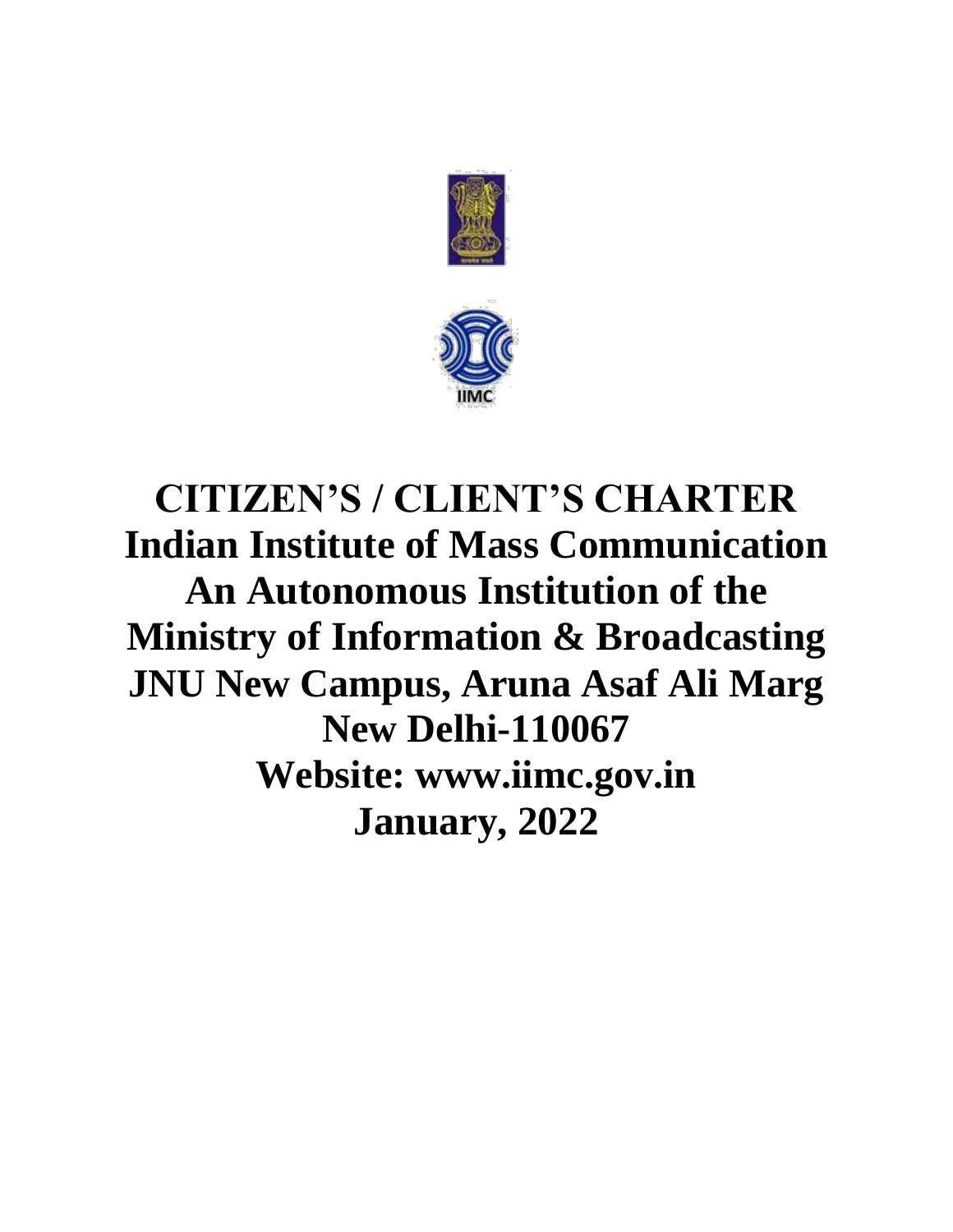# **VISION**

**"The Indian Institute of Mass Communication will set global standards for media education, research, extension and training, using state-of-the-art technology, promoting multidisciplinary research and collaborating with national and global institutions for building a knowledge driven information society, strengthening the media industry by supplying trained professionals, contributing to human development, empowerment and participatory democracy, anchored in pluralism, universal values and ethics."**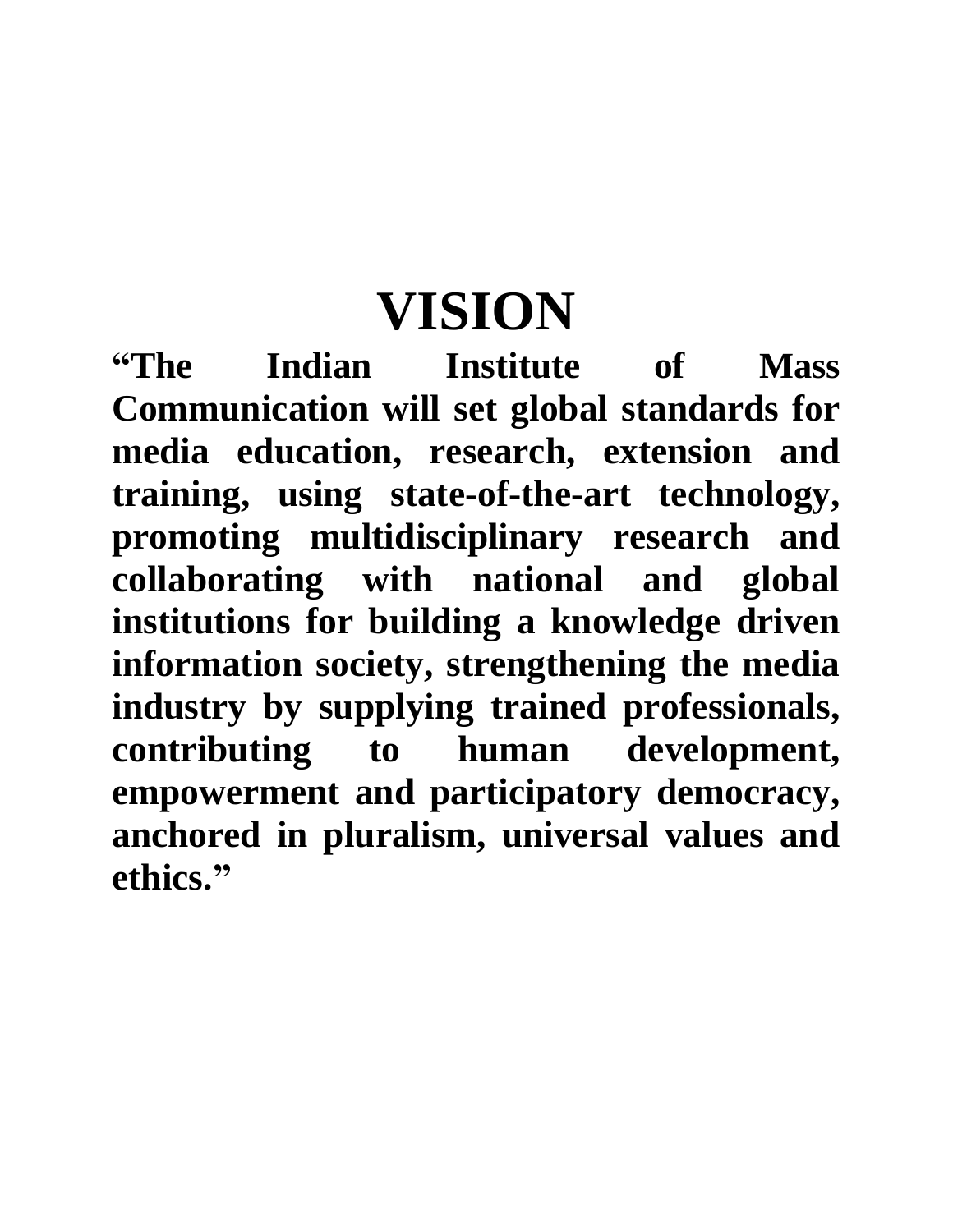# **MISSION**

**To create a dynamic learning and working environment which nurtures new ideas, creativity, research and scholarship and develop leaders and innovators in the domain of media and mass communication.**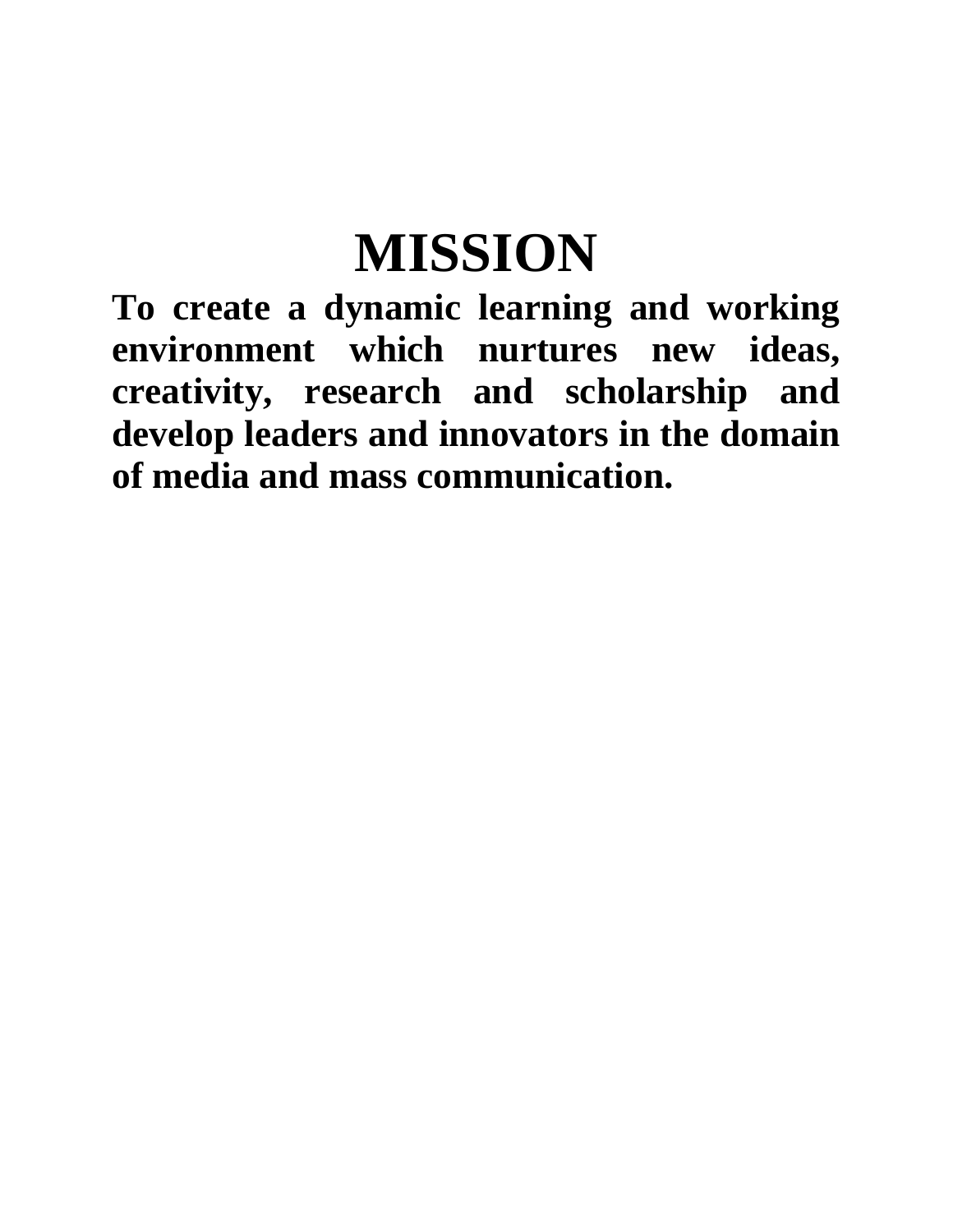# **SERVICE STANDARDS**

| S.NO           | <b>MAIN SERVICES</b>                                                                                             | <b>STANDARDS</b>                        |
|----------------|------------------------------------------------------------------------------------------------------------------|-----------------------------------------|
| 1              | Training programmes for Group "A" and Group                                                                      | Foundation Course<br>for<br>the         |
|                | "B" officers of the Indian Information Services.                                                                 | directly<br>Indian<br>recruited         |
|                |                                                                                                                  | <b>Information Service Officers</b>     |
| $\overline{2}$ | One Year Post Graduate Diploma Courses<br>· In Journalism (English, Hindi, Urdu, Odia,<br>Marathi and Malayalam) | To<br>Post Graduate<br>award<br>Diploma |
|                | • Advertising and Public Relations                                                                               |                                         |
|                | • Radio & TV Journalism                                                                                          |                                         |
|                | • Advanced Certificate Programme in Sanskrit<br>Journalism                                                       |                                         |
| 3              | 4 month Diploma Course in Development                                                                            | Diplomas<br>To<br>award<br>to           |
|                | Journalism under ITEC, SCAAP & Colombo Plan                                                                      | working<br>Journalists<br>from          |
|                | (Sponsored by MEA)                                                                                               | <b>Developing Countries</b>             |
| $\overline{4}$ | Customized short-term mid-career training                                                                        | To award certificate                    |
|                | programs for middle level and senior officers of                                                                 |                                         |
|                | different Media Units, Central and State                                                                         |                                         |
|                | Government organizations, PSUs, the Corporate                                                                    |                                         |
|                | Sector, UN Organisations, etc.                                                                                   |                                         |
| 5              | Research & Consultancy                                                                                           | To<br>provide<br>research               |
|                |                                                                                                                  | information on various aspects          |
|                |                                                                                                                  | οf<br>important<br>projects             |
|                |                                                                                                                  | undertaken                              |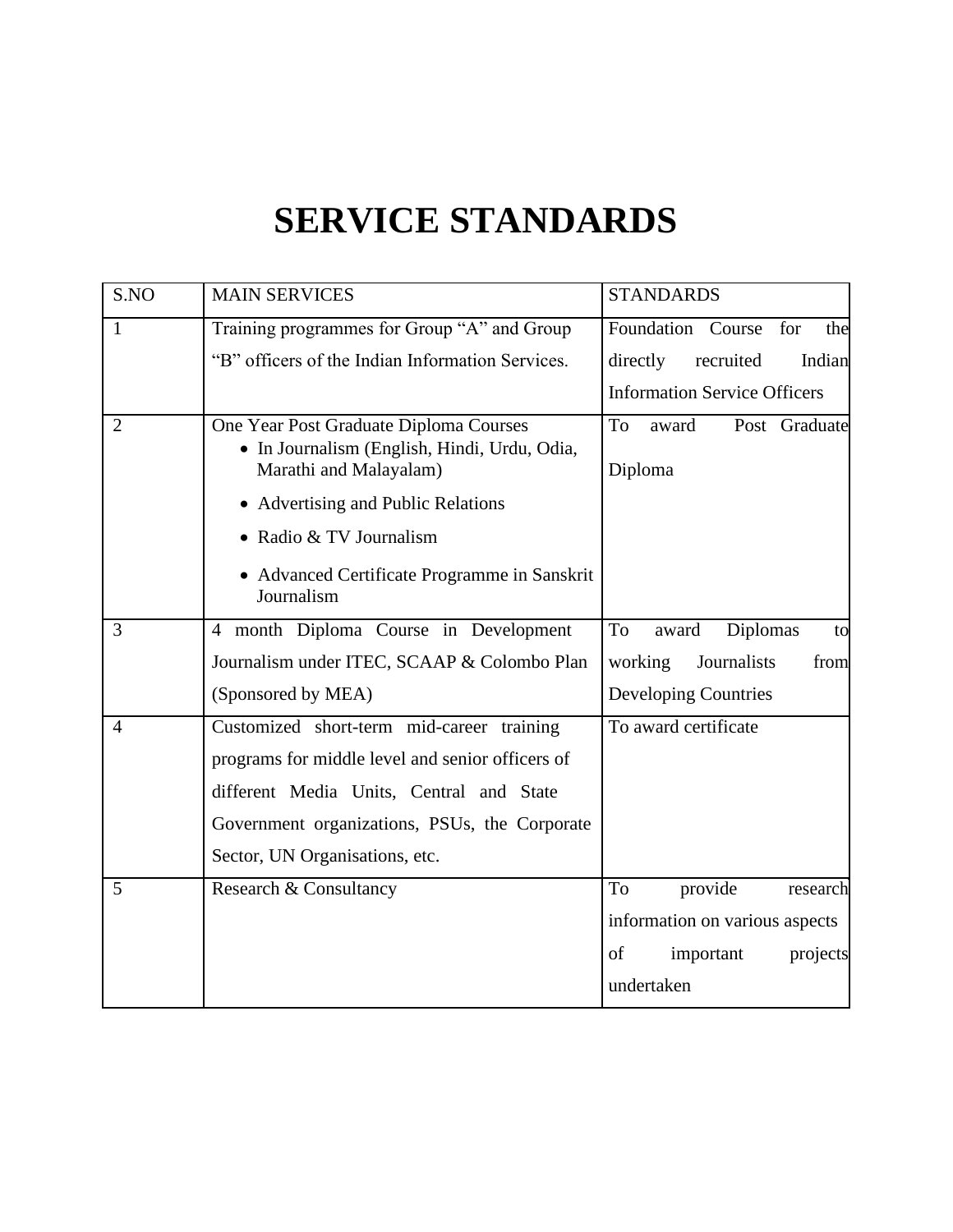### **GRIEVANCE REDRESSAL MECHANISM**

- a. Name and Contact details of Public Grievance Officer:
	- Name Shri Ashish Goyal
	- Designation ADG/ Registrar
	- Office Address Indian Institute of Mass Communication

Aruna Asaf Ali Marg JNU New Campus New Delhi-110067

- Telephone No  $26741450, 26741268$
- Fax No 26741268
- E-Mail [adgiimc1965@gmail.com](mailto:adgiimc1965@gmail.com)
- b. Helpline number/ website url to lodge grievance
	- Tel No.- 26742940,26742960,26741987,26741916,26742239, 26741522, 26741537, 26742920
	- Website : [www.iimc.gov.in](http://www.iimc.gov.in/)
- **c.** Response to be expected by person lodging the grievance:- **within one month**
- d. Timelines for redress:- **within three months**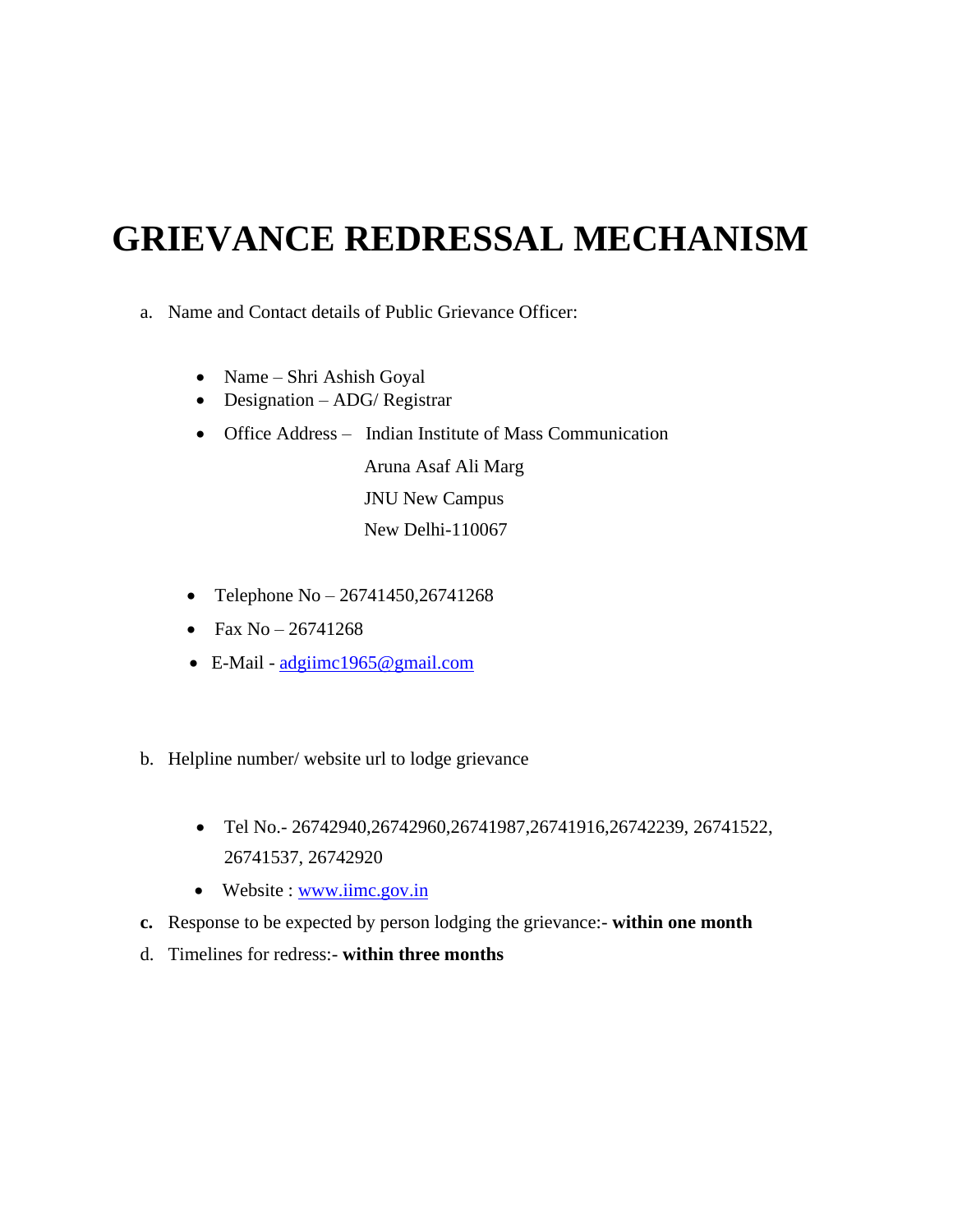## **STAKEHOLDERS / CLIENTS**

#### **Stakeholders.**

- General Body and Executive Council of the IIMC Society.
- Ministry of Information and Broadcasting.

#### **Clients**

- Probationers of the Indian Information Service deputed for training
- Students enrolled for the regular Post-Graduate Diploma Courses.
- Working journalists and information officials from developing countries pursuing courses in Development Journalism and Journalistic skills.
- Personnel from different media-related organizations who come from various Institutions of Central, State and Public Sector units for pursuing short term courses.
- Invitees/ experts who participate on the invitation of the Institute, whenever seminars, conferences, etc. are scheduled.
- Professionals/ Advisors taken in various communication research projects, apart from the regular staff of IIMC.
- Ministry of External Affairs, Ministry of Finance, other Ministries and Indian missions abroad.
- The faculty, supporting staff and administrative staff of IIMC, who are working for discharging various assigned duties for carrying out the activities of the Institute.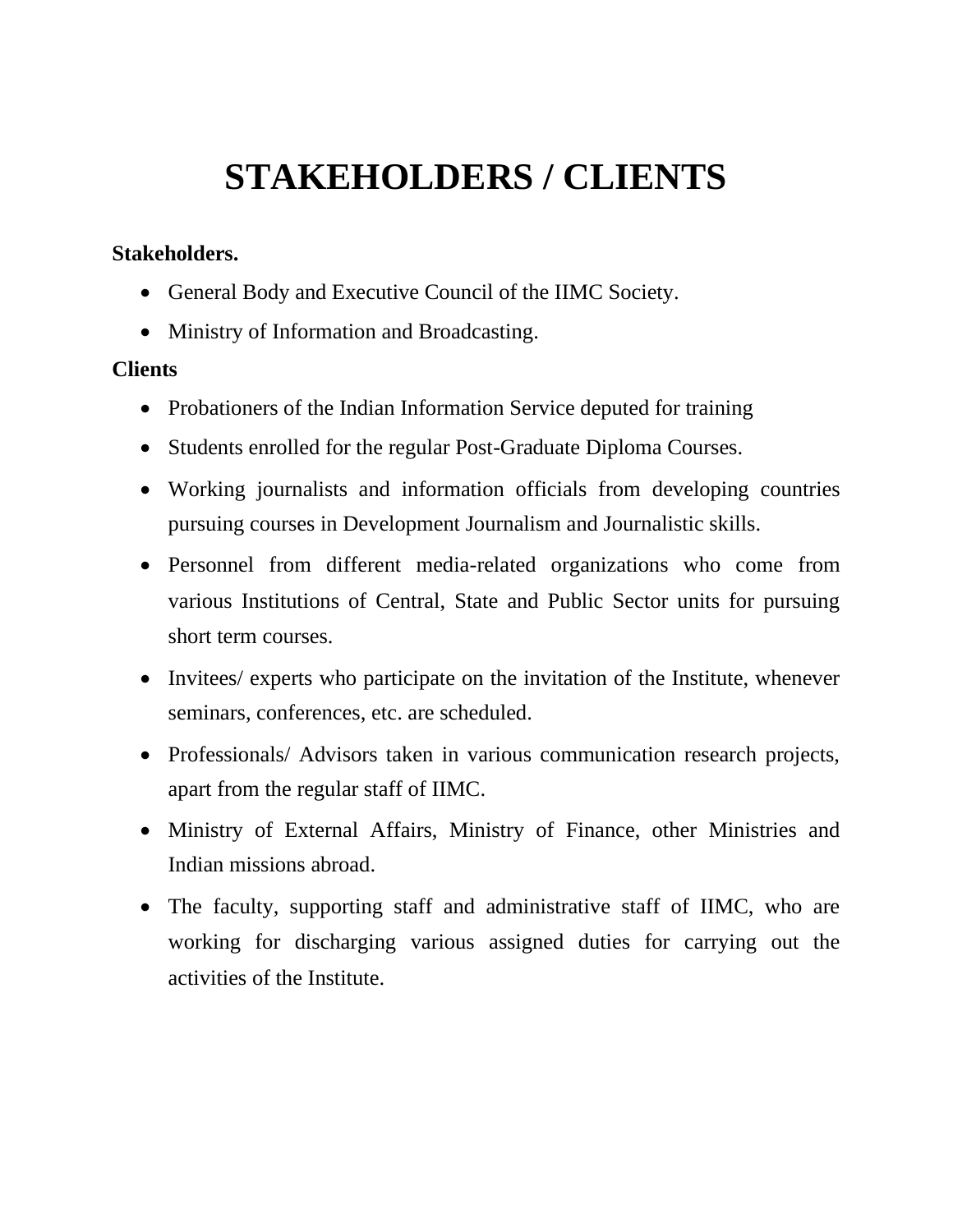### **RESPONSIBILITY CENTRES**

Indian Institute of Mass Communication, Head Quarters New Delhi Indian Institute of Mass Communication, Eastern Region Dhenkanal Indian Institute of Mass Communication, Central Region Amravati Indian Institute of Mass Communication, North East Region Aizawl Indian Institute of Mass Communication, Northern Region Jammu Indian Institute of Mass Communication, Southern Region Kottayam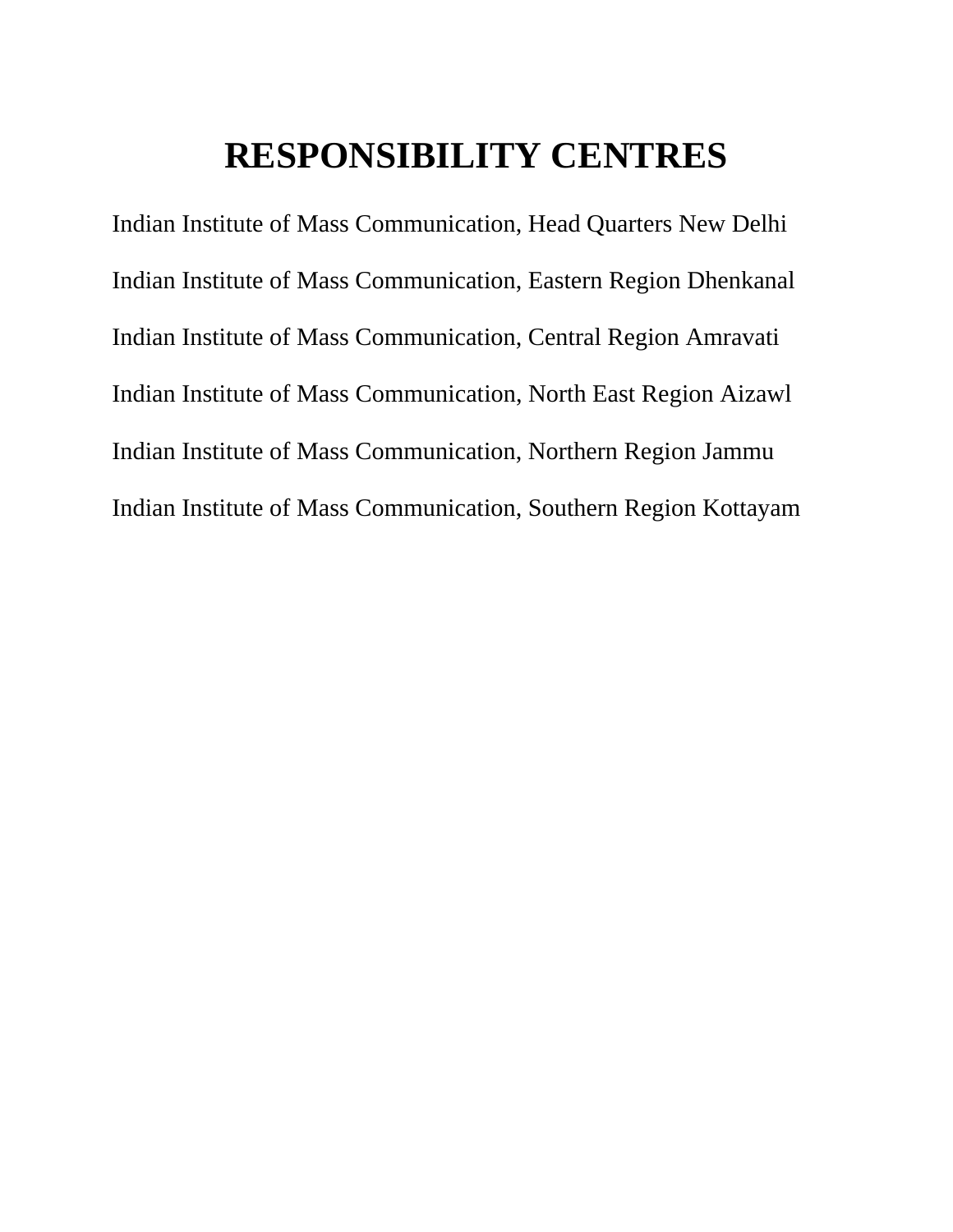#### **INDICATIVE EXPECTATIONS FROM SERVICE RECIPIENTS**

- Regarding admission notice for submission of application forms for entrance examinations for the PG Diploma Courses with last date to apply.
- Downloading the application form for admission to PG Diploma Courses / sale of application forms.
- Submission of duly completed forms with requisite fees.
- Checking the roll nos. & names of Centre's from the list of the eligible candidates for appearing in the entrance examinations.
- Holding of entrance exams / interviews of selected candidates.
- Submission of requisite certificates at the time of Interview.
- Submission of original certificates of date of birth, educational qualification, etc.
- Timely declaration of results.
- Beginning of academic session / holding of classes.
- Timely completion of courses / holding of semester exams.
- Timely holding of Convocation after declaring final results.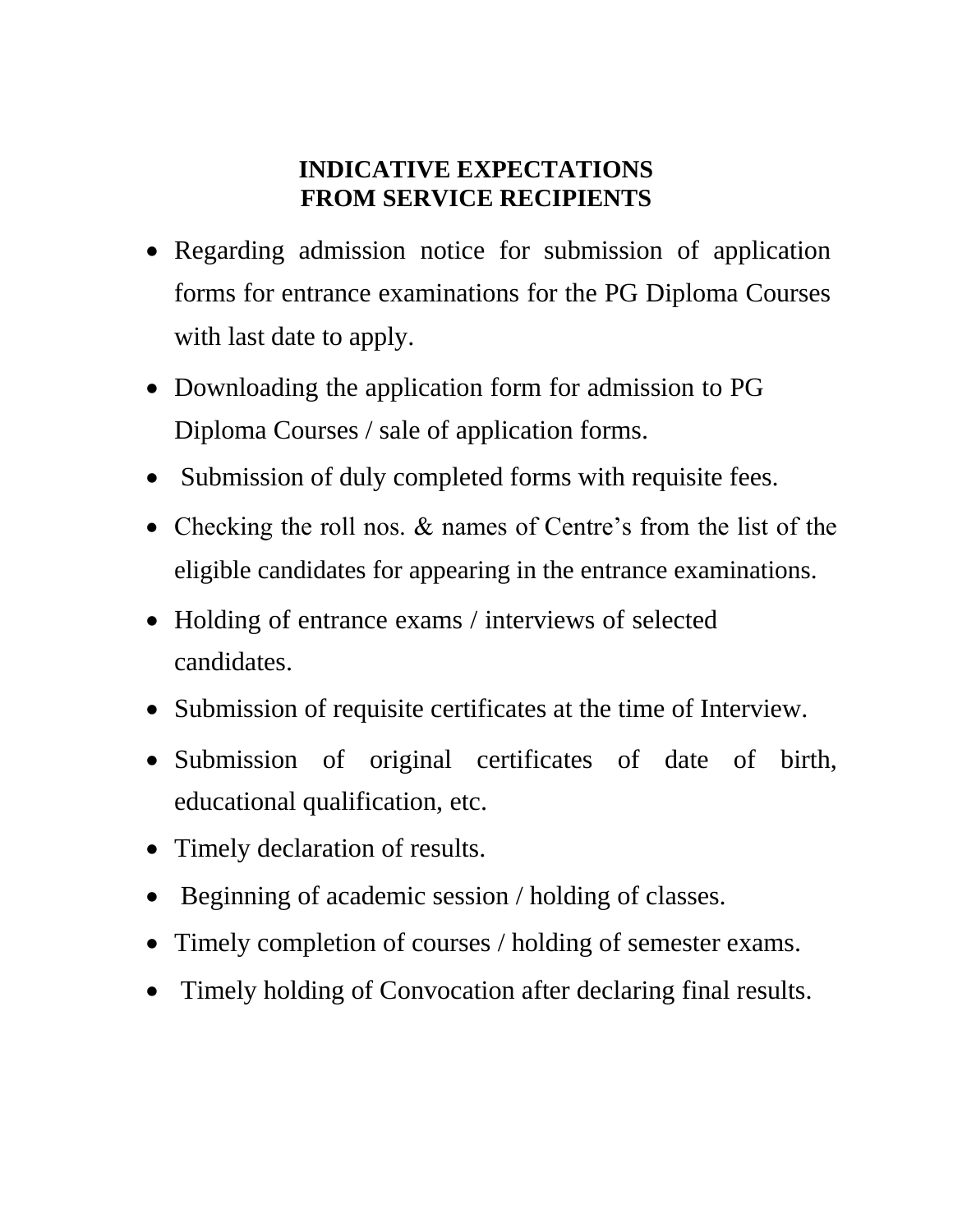## **MONTH AND YEAR FOR NEXT REVIEW OF THE CHARTER**

**"Once in a year in the month of August"**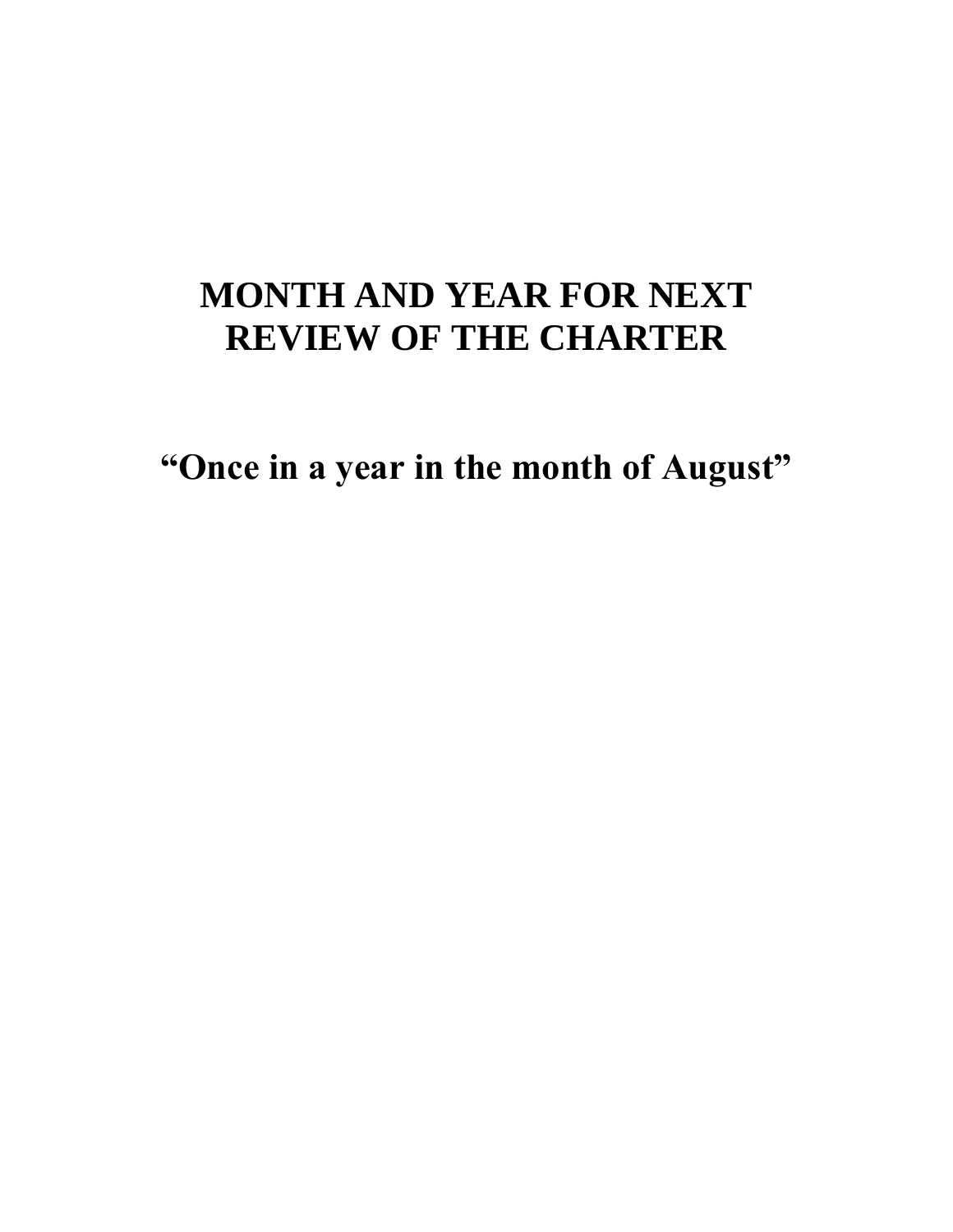#### **INDIAN INSTITUTE OF MASS COMMUNICATION**

The Indian Institute of Mass Communication (IIMC) has been entrusted with the responsibility of teaching, training and research activities in the area of Mass Communication. The IIMC has always endeavored to imbibe a sense of commitment and dedication to all its Faculty, Officers and Staff to perform their duties without any prejudice to anyone in a transparent manner, for which a Citizen's Charter has been specifically prepared and followed.

2. The Citizen's Charter is a commitment of IIMC services to students, staff members, officers, faculty members and any other persons having any relation with the working / activities of the Institute.

3. The Vision and Mission of IIMC have been prepared keeping in mind the expectations of stakeholders and services to be provided to clients to their satisfaction.

4. In this direction, a grievance redressal mechanism has been put in place, wherein a Public Grievance Officer, in this instance Additional Director General/ Registrar, IIMC, has been nominated, whose name and contact details have been given on our website. Response to be expected by a person lodging a grievance is within one month and the timeline for redressal is within three months.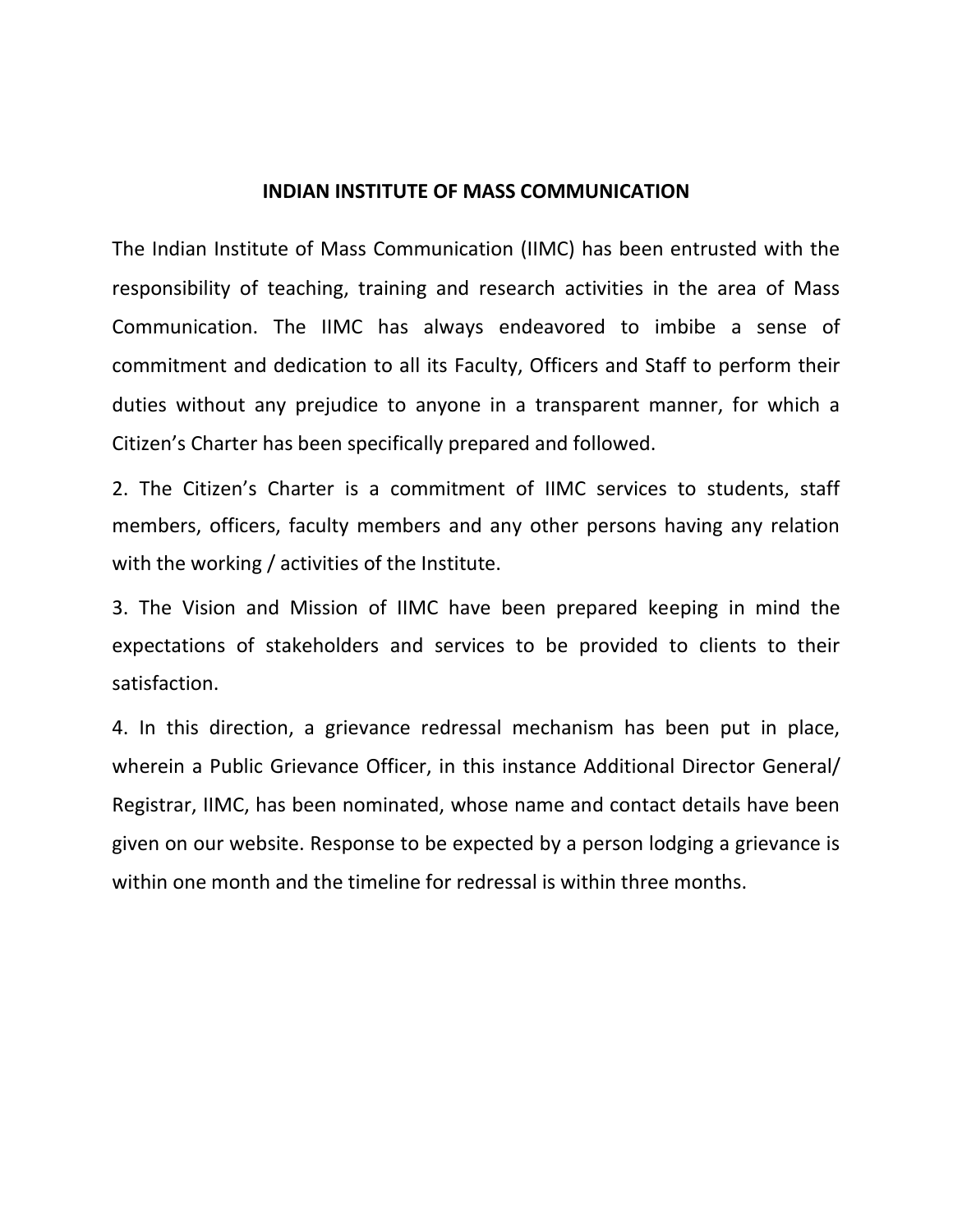5. Information pertaining to admissions to various courses and recruitment to posts as well as tender documents is uploaded on the Institute's website. Users may download application forms for admission and for recruitment to posts as well as tender documents. Admit cards, letters for interviews and results for the entrance exams and the semester exams are also uploaded on the website.

6. Periodic monitoring of projects is done through a monitoring committee comprising of DG, ADG, Associate (Projects), Associate (Finance & Accounts) and Technical Advisor.

7. Periodic reports on the ongoing plan scheme are sent to the Ministry of Information and Broadcasting as well as to the CVC (CTE).

8. Fair and transparent procedure is followed for acquisition of stores and undertaking works in the Institute. The procedure outlined in GFRs is followed.

9. Tender above the value of Rs. 2.0 lakh are uploaded in the Central Procurement Portal of Govt. of India.

10. Indian Institute of Mass Communication website has been made dynamic, along with a payment gateway, so that the payment options, etc. can be done online for submission of fees along with application form for admission/recruitment.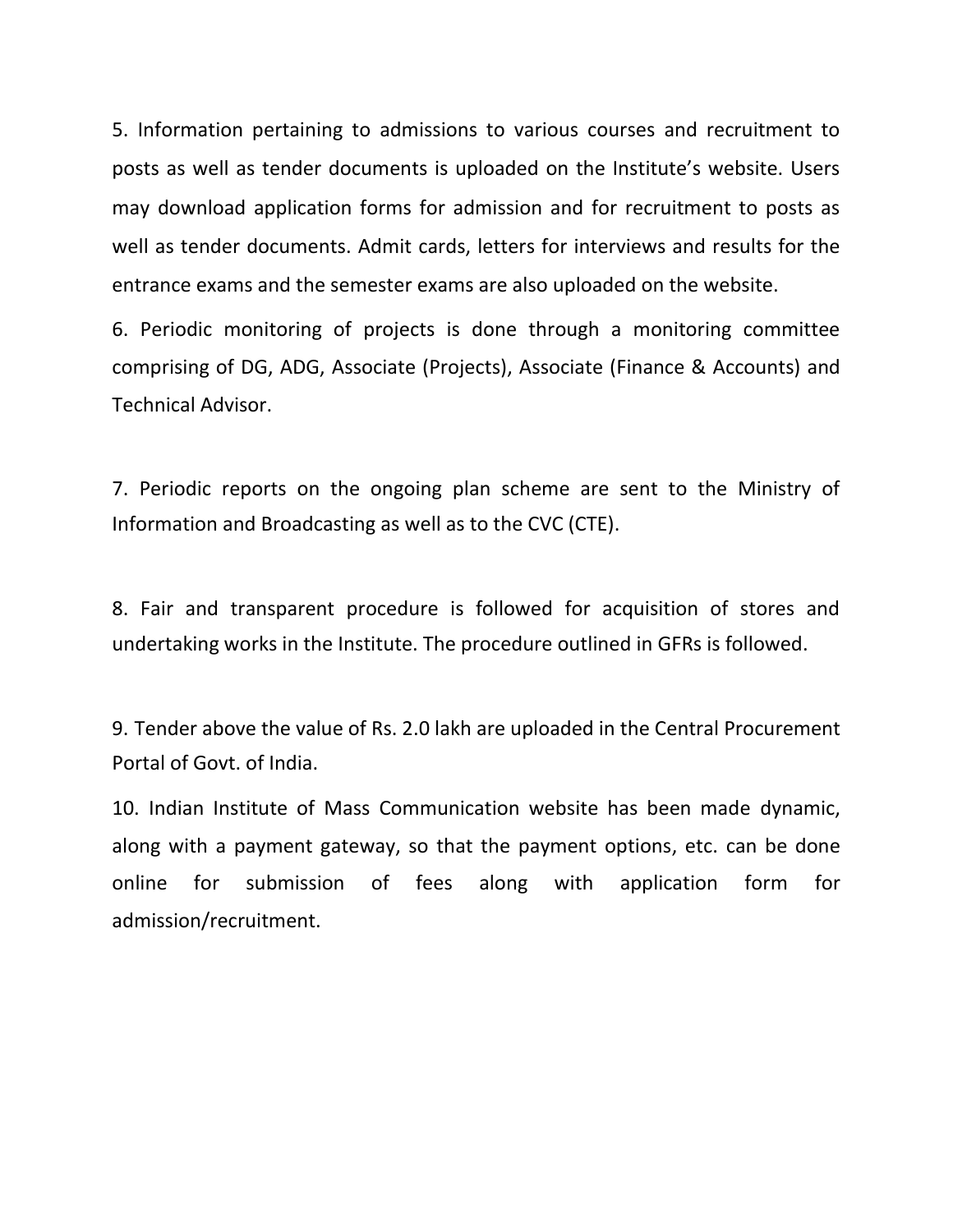11. All efforts are made to allot sensitive jobs in the Indian Institute of Mass Communication to different persons so that there is no monopoly of any person attending to sensitive jobs.

12. There are defined powers to be used by various levels of officers and there is little scope of discretion available with them. Whenever such situation arises, the power is utilized in a judicious, transparent and reasoned manner. Such power is also subject to scrutiny by higher authorities. There is also an Executive Council and the General Body where all major decisions taken by the authorities are ratified and policy decisions are taken.

13. Periodical and surprise checks are conducted to see that activities in the Institute are performed in a fair and transparent manner.

Steps have been taken to analyze every service and information required for the public and to provide timely and useful information to citizens in a rational and simple method.

14. IIMC has also taken steps to incorporate the view points of all related citizens for its services and the website is being updated and re-designed on the basis of feedback.